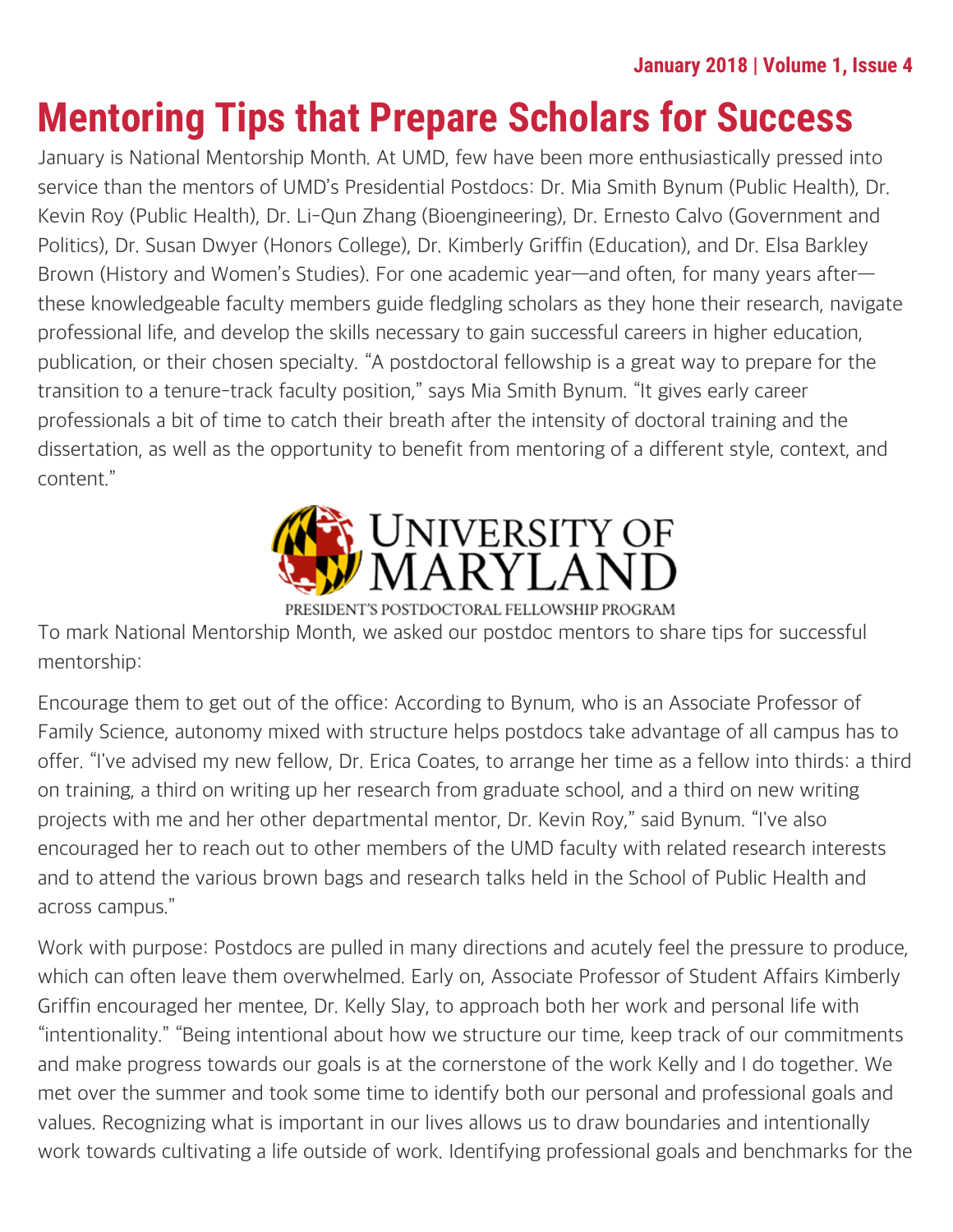year allows us to put an action plan in place." The process, explains Griffin, helps a mentee track their progress, leverage opportunities, and make calculated decisions.

Increase their comfort level: Postdocs—and all faculty members for that matter—come from diverse backgrounds, cultures, and environments, each with their own unique strengths and abilities. Making sure that they feel welcome and are getting the support they need, both in and out of academic life, is critical, says Dr. Li-Qun "Larry" Zhang, Professor of Bioengineering. "My mentee, Dr. Dongwon Kim, came from a different lab and different university," says Zhang. "We made sure he settled down well, lives comfortably and has convenient access to labs and work, which is important for his success. We team him up with others with complementary skills; we help him develop new projects matching his interests and strengths, but also involve him in other related projects through team work. I chat with him often not only about projects but also other things, like his living and plan for future development."

Learn more about UMD's President's Postdoctoral Fellowship Program, [here](https://faculty.umd.edu/presidentspostdoc/).

Article by Maggie Haslam

## **Recognition & Awards Campus Awards A call for nominations has been issued for the following awards:**

[2017-2018 Provost's Professional Track Faculty Excellence Awards](http://faculty.umd.edu/ptk)

Nomination Period: January 15-February 15 Full Nomination Dossier Due: February 28, 2018

#### **2018 Kirwan Awards**

[Kirwan Faculty Research and Scholarship Prize](https://gradschool.umd.edu/funding/faculty-and-staff-awards/kirwan-graduate-scholarship-and-research-prize) Nomination Deadline: February 28, 2018

[Kirwan Undergraduate Education Award](https://faculty.umd.edu/awards/index.html)  Nomination Deadline: February 28, 2018

# **Faculty Tips and Resources**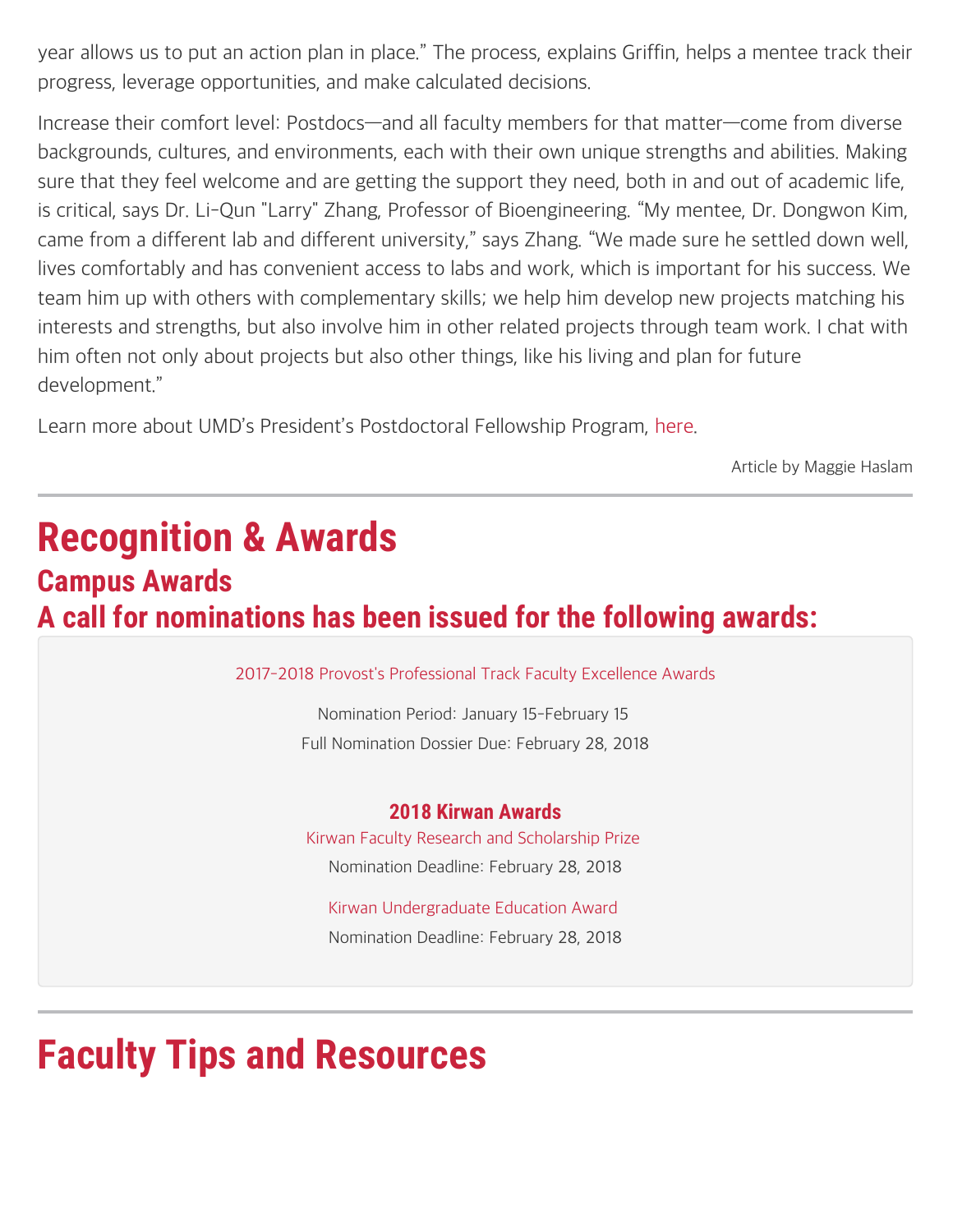

#### **A Memo to My Students as the New Semester Begins**

By: Maryellen Weimer, PhD, Faculty Focus

This is just a brief note to let you know how committed I am to making this a good course. But I can't do my best teaching without your help. So, I thought I'd share a list of things you can do that will make this a better experience for all of us.... [Read More](https://www.facultyfocus.com/articles/teaching-professor-blog/memo-students-new-semester-begins/)

### **News**

[University of Maryland Receives \\$5M National](https://umdrightnow.umd.edu/news/university-maryland-receives-5m-national-science-foundation-grant-support-next-generation-cyber) [Science Foundation Grant to Support Next](https://umdrightnow.umd.edu/news/university-maryland-receives-5m-national-science-foundation-grant-support-next-generation-cyber) [Generation of Cyber Leaders](https://umdrightnow.umd.edu/news/university-maryland-receives-5m-national-science-foundation-grant-support-next-generation-cyber)

[North American Waterways are Becoming Saltier and](https://umdrightnow.umd.edu/news/north-american-waterways-are-becoming-saltier-and-more-alkaline) [More Alkaline](https://umdrightnow.umd.edu/news/north-american-waterways-are-becoming-saltier-and-more-alkaline)

[As U.S. Maternal Deaths Rise, UMD Research](https://umdrightnow.umd.edu/news/us-maternal-deaths-rise-umd-research-underscores-impact-flawed-data) [Underscores Impact of Flawed Data](https://umdrightnow.umd.edu/news/us-maternal-deaths-rise-umd-research-underscores-impact-flawed-data)

[Curbing Climate Change](https://umdrightnow.umd.edu/news/curbing-climate-change)



#### **Mentoring Tips: How to Find, Keep, and be a Mentor**

By: Gail M. Staines, Ph.D., HERC

There was a time, years ago, when it was common to learn a craft or trade by being an apprentice to a master teacher. The transferring of skills was achieved through watching and practicing under the guidance of someone with significant experience... [Read More](https://www.hercjobs.org/career_advice/herc_career_blog/mentoring-tips-how-to-find-keep-and-be-a-mentor)

### **Events**

| 2/6           | Emeriti Event: "The Post" Movie Panel<br>Discussion                                                                    |
|---------------|------------------------------------------------------------------------------------------------------------------------|
| 2/19,<br>2/22 | Information Session: PTK Faculty Promotion<br><b>Processes</b>                                                         |
| $2/21*$       | UMD $@$ Home and In the World: Ability and<br>Disability                                                               |
| March<br>1    | Preparing for Activity Insight: Telling Y(our)<br>Story Using Google Scholar and ResearcherID<br>to Track Publications |
| 3/5,<br>3/13  | Town Hall: Annual Activity Reporting for PTK<br>Faculty                                                                |
| $3/7*$        | Sexual Misconduct: A Panel Discussion for<br>Chairs and Department Leaders                                             |
| 4/17          | Preparing for Activity Insight: Telling Y(our)<br>Story Using Google Scholar and ResearcherID<br>to Track Publications |